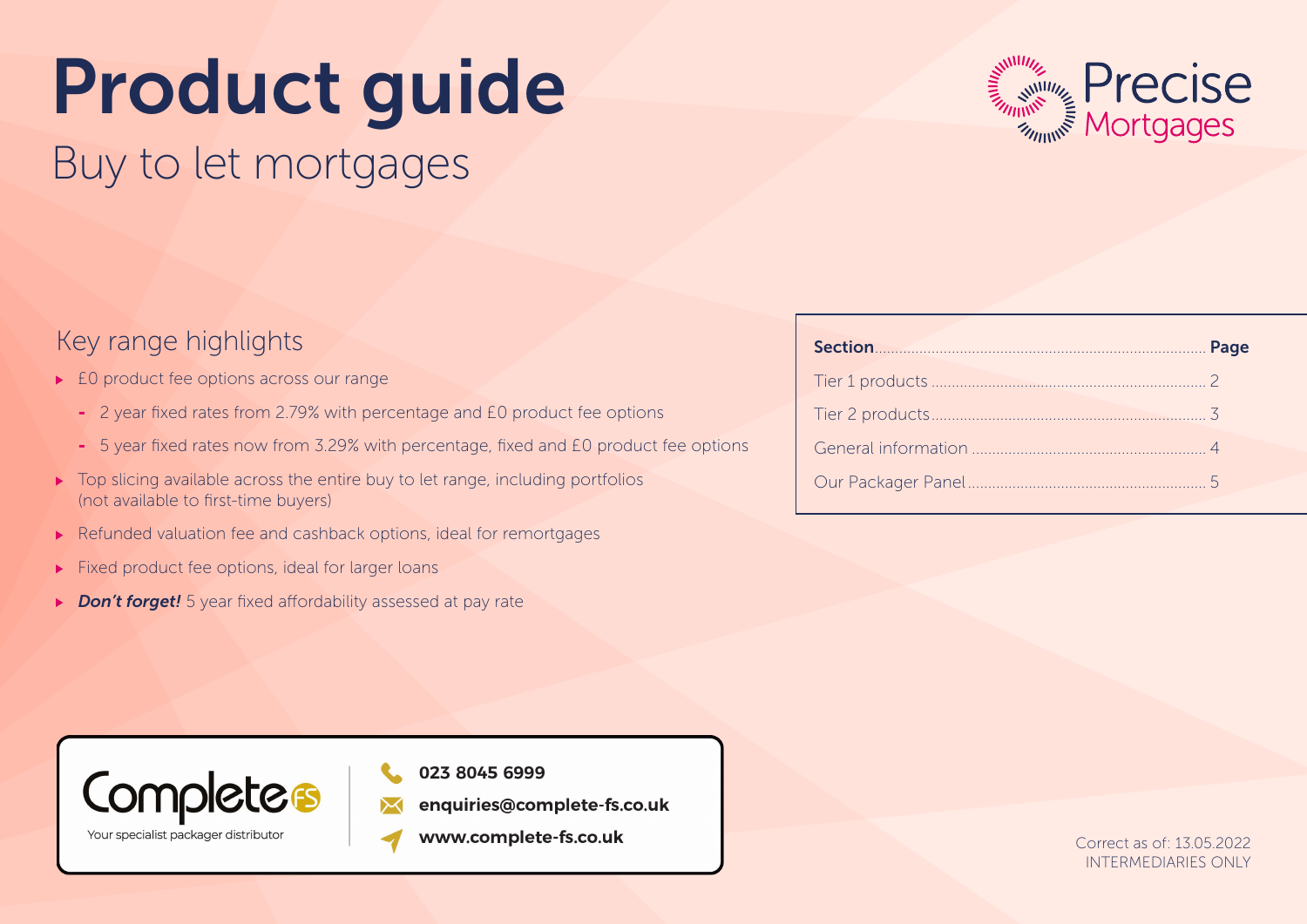

| Key criteria                                                                                          |                                                                                                        |                                                                                                                                                                                                                                  |                                                                                                                                                                         |                                       |                                                                                                                                                                                                                                                                                                                                                                                  |                                                                                                                                                                                                                                             |                                                                                                                                                              |  |
|-------------------------------------------------------------------------------------------------------|--------------------------------------------------------------------------------------------------------|----------------------------------------------------------------------------------------------------------------------------------------------------------------------------------------------------------------------------------|-------------------------------------------------------------------------------------------------------------------------------------------------------------------------|---------------------------------------|----------------------------------------------------------------------------------------------------------------------------------------------------------------------------------------------------------------------------------------------------------------------------------------------------------------------------------------------------------------------------------|---------------------------------------------------------------------------------------------------------------------------------------------------------------------------------------------------------------------------------------------|--------------------------------------------------------------------------------------------------------------------------------------------------------------|--|
| <b>Acceptable adverse</b>                                                                             |                                                                                                        | <b>Income</b>                                                                                                                                                                                                                    | Loan amount/LTV limits                                                                                                                                                  | <b>Term</b>                           | Portfolio                                                                                                                                                                                                                                                                                                                                                                        | <b>Rental calculation</b>                                                                                                                                                                                                                   | Applicant                                                                                                                                                    |  |
| Defaults:<br>CCJ <sub>s</sub> :<br>Missed mortgage/<br>secured payments:<br><b>Unsecured arrears:</b> | 0 in 72 months<br>0 in 72 months<br>0 in 36 months<br>1 in 12 months, 2 in 36 months<br>(worst status) | No minimum<br>income requirements<br>on loans up to and<br>including £1,000,000.<br>For loans over<br>£1,000,000 a<br>minimum income<br>of £100,000<br>is required. The main<br>applicant must be<br>employed/<br>self-employed. | Minimum loan size:<br>£60,000<br><b>Maximum loan size:</b><br>60%<br>£3,000,000<br>70%<br>£1,000,000<br>75%<br>£750,000<br>80%<br>£500,000<br>(unless otherwise stated) | Minimum: 5 years<br>Maximum: 35 years | $\triangleright$ Maximum of 20 buy to<br>let loans per individual<br>(including buy to let loans<br>which the individual<br>has quaranteed), with<br>Precise Mortgages up<br>to a combined value of<br>£10,000,000.<br>$\blacktriangleright$ Unlimited with other<br>lenders.<br>$\blacktriangleright$ Please refer to page 4 for<br>details of our portfolio<br>lending limits. | Rental calculation is<br>based on individual<br>circumstances.<br><b>Top slicing available</b><br>across the entire<br>product range. Not<br>available to first-time 2<br>buyers. Please see<br>our criteria quide for<br>more information. | Minimum age:<br>21 years<br><b>Maximum age:</b><br>80 years at the date of application<br>(maximum term of 35 years)<br><b>Maximum number of applicants:</b> |  |

| <b>LTV</b> | <b>Product type</b> | <b>Term</b> | Rate  | <b>Product fee</b> | <b>Product features (LTV limits apply)</b>                                               | <b>ERC</b>                                                 | <b>Reversion rate</b> | Assessment rate* | <b>Product code</b> |
|------------|---------------------|-------------|-------|--------------------|------------------------------------------------------------------------------------------|------------------------------------------------------------|-----------------------|------------------|---------------------|
|            | 2-year fixed        | 2 years     | 2.79% | 1.00%              |                                                                                          | 4% in year 1, 3% in year 2                                 | BBR + 5.00%           | 6.00%            | UZT54               |
|            |                     |             | 3.79% | £0                 | Refund of valuation fee (Max £630)<br>and £500 cashback<br>Maximum Ioan amount: £500,000 |                                                            |                       | 6.00%            | <b>UZT55</b>        |
| 75%        | 5-year fixed        |             | 3.29% | 1.50%              |                                                                                          | 4% in years 1 and 2<br>3% in years 3 and 4<br>2% in year 5 |                       | 3.29%            | UZS23               |
|            |                     | 5 years     | 3.69% | £0                 | Refund of valuation fee (Max £630)<br>and £500 cashback<br>Maximum loan amount: £500,000 |                                                            | BBR + 5.24%           | 3.69%            | UZS24               |
|            |                     |             | 3.39% | £3,995             | Minimum loan amount: £300,000<br>Maximum Ioan amount: £750,000                           |                                                            |                       | 3.39%            | UZS25               |
|            | 2-year fixed        | 2 years     | 3.69% | 1.50%              |                                                                                          | 4% in year 1, 3% in year 2                                 | BBR + 5.00%           | 6.00%            | UZT59               |
| 80%        |                     |             | 5.09% | £0                 | Refund of valuation fee (Max £630)<br>and £500 cashback<br>Maximum Ioan amount: £500,000 |                                                            |                       | 7.09%            | UZT60               |
|            | 5-year fixed        | 5 years     | 3.89% | 1.50%              |                                                                                          | 4% in years 1 and 2<br>3% in years 3 and 4<br>2% in year 5 | BBR + 5.24%           | 3.89%            | <b>UZT61</b>        |
|            |                     |             | 4.39% | £0                 | Refund of valuation fee (Max £630)<br>and £500 cashback<br>Maximum loan amount: £500,000 |                                                            |                       | 4.39%            | <b>UZT62</b>        |

| *Assessment rate       |                                                          |
|------------------------|----------------------------------------------------------|
| Short term fixed rates | Higher of pay rate +2%, or reversion rate, minimum 5.50% |
| 5 year+ fixed rates    | Pay rate.                                                |

**2** Bank of England Base Rate (BBR): 1.00%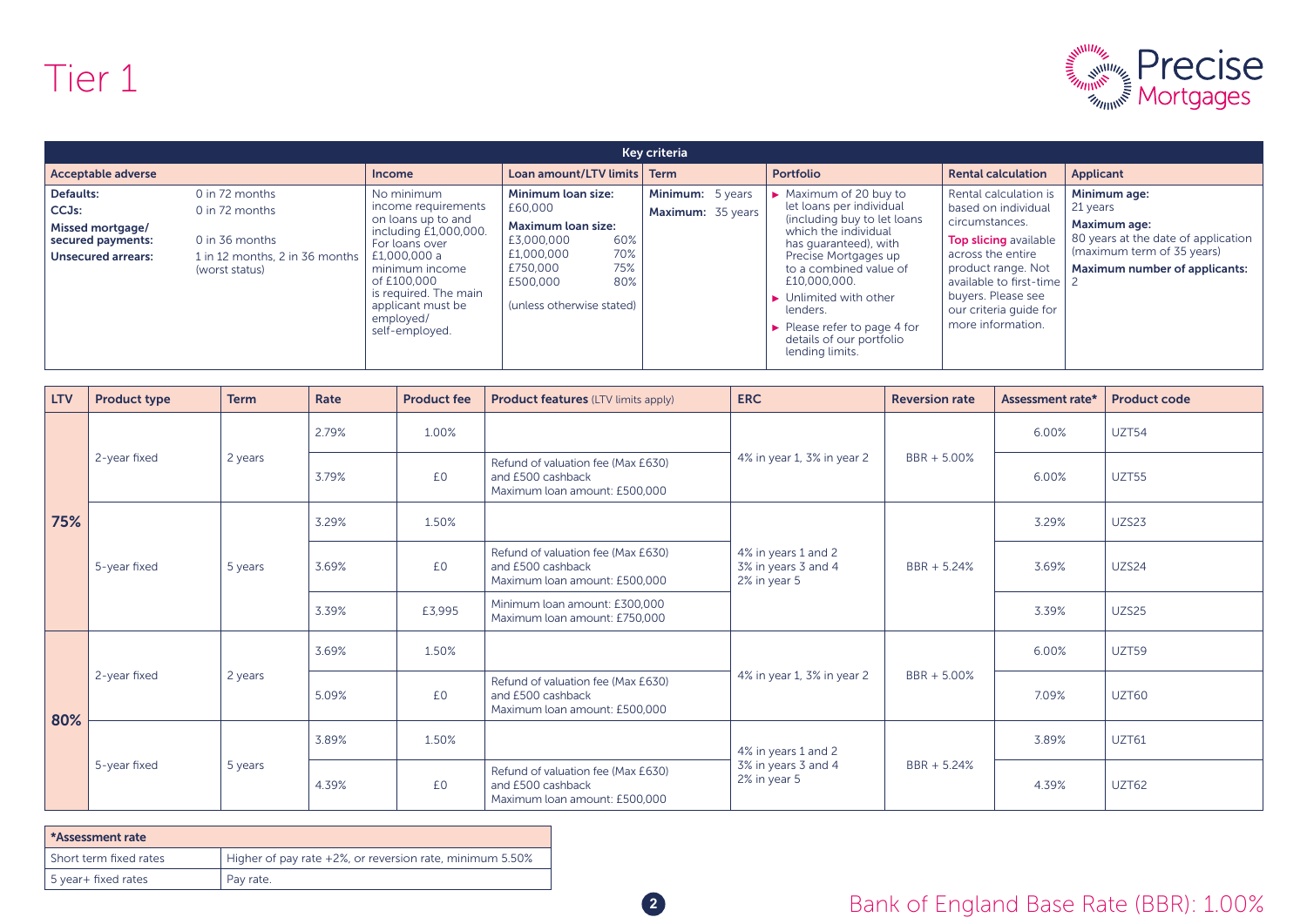

| Key criteria                                                                                          |                                                                                                          |                                    |                                                                                                                                                    |                                       |                                                                                                                                                                                                                                                                                                                                                                                  |                                                                                                                                                                                                                                    |                                                                                                                                                       |  |
|-------------------------------------------------------------------------------------------------------|----------------------------------------------------------------------------------------------------------|------------------------------------|----------------------------------------------------------------------------------------------------------------------------------------------------|---------------------------------------|----------------------------------------------------------------------------------------------------------------------------------------------------------------------------------------------------------------------------------------------------------------------------------------------------------------------------------------------------------------------------------|------------------------------------------------------------------------------------------------------------------------------------------------------------------------------------------------------------------------------------|-------------------------------------------------------------------------------------------------------------------------------------------------------|--|
| <b>Acceptable adverse</b>                                                                             |                                                                                                          | <b>Income</b>                      | Loan amount/LTV limits   Term                                                                                                                      |                                       | <b>Portfolio</b>                                                                                                                                                                                                                                                                                                                                                                 | <b>Rental calculation</b>                                                                                                                                                                                                          | Applicant                                                                                                                                             |  |
| Defaults:<br>CCJ <sub>s</sub> :<br>Missed mortgage/<br>secured payments:<br><b>Unsecured arrears:</b> | 0 in 24 months<br>$0$ in 24 months<br>0 in 36 months<br>1 in 12 months, 2 in 36 months<br>(worst status) | No minimum<br>income requirements. | Minimum loan size:<br>£60,000<br><b>Maximum loan size:</b><br>70%<br>£1,000,000<br>75%<br>£750,000<br>80%<br>£500,000<br>(unless otherwise stated) | Minimum: 5 years<br>Maximum: 35 years | $\triangleright$ Maximum of 20 buy to<br>let loans per individual<br>(including buy to let loans<br>which the individual<br>has quaranteed), with<br>Precise Mortgages up<br>to a combined value of<br>£10,000,000.<br>$\blacktriangleright$ Unlimited with other<br>lenders.<br>$\blacktriangleright$ Please refer to page 4 for<br>details of our portfolio<br>lending limits. | Rental calculation is<br>based on individual<br>circumstances.<br>Top slicing available<br>across the entire<br>product range. Not<br>available to first-time<br>buyers. Please see<br>our criteria quide for<br>more information. | Minimum age:<br>21 years<br>Maximum age:<br>80 years at the date of application<br>(maximum term of 35 years)<br><b>Maximum number of applicants:</b> |  |

| <b>LTV</b> | <b>Product type</b> | <b>Term</b>               | Rate  | <b>Product fee</b> | <b>Product features (LTV limits apply)</b>                                               | <b>ERC</b>                                                 | <b>Reversion rate</b> | Assessment rate* | <b>Product code</b> |
|------------|---------------------|---------------------------|-------|--------------------|------------------------------------------------------------------------------------------|------------------------------------------------------------|-----------------------|------------------|---------------------|
| 75%        | 2-year fixed        |                           | 3.14% | 1.00%              |                                                                                          |                                                            | BBR + 5.00%           | 6.00%            | UZT63               |
|            |                     | 2 years                   | 4.09% | £0                 | Refund of valuation fee (Max £630)<br>and £500 cashback<br>Maximum loan amount: £500,000 | 4% in year 1, 3% in year 2                                 |                       | 6.09%            | UZT64               |
|            | 5 year fixed        |                           | 3.44% | 1.50%              |                                                                                          | 4% in years 1 and 2<br>3% in years 3 and 4<br>2% in year 5 | $BBR + 5.24%$         | 3.44%            | UZT65               |
|            |                     | 5 years                   | 3.89% | £0                 | Refund of valuation fee (Max £630)<br>and £500 cashback<br>Maximum loan amount: £500,000 |                                                            |                       | 3.89%            | UZT66               |
| 80%        | 2-year fixed        | 3.94%<br>2 years<br>5.19% |       | 1.50%              |                                                                                          | 4% in year 1, 3% in year 2                                 | BBR + 5.00%           | 6.00%            | UZT67               |
|            |                     |                           |       | £0                 | Refund of valuation fee (Max £630)<br>and £500 cashback<br>Maximum loan amount: £500,000 |                                                            |                       | 7.19%            | UZT68               |
|            | 5 year fixed        | 5 years                   | 4.24% | 1.50%              |                                                                                          | 4% in years 1 and 2<br>3% in years 3 and 4<br>2% in year 5 | BBR + 5.24%           | 4.24%            | UZT69               |
|            |                     |                           | 4.69% | £0                 | Refund of valuation (Max £630)<br>and £500 cashback<br>Maximum loan amount: £500,000     |                                                            |                       | 4.69%            | UZT70               |

| *Assessment rate       |                                                          |
|------------------------|----------------------------------------------------------|
| Short term fixed rates | Higher of pay rate +2%, or reversion rate, minimum 5.50% |
| 5 year+ fixed rates    | Pay rate.                                                |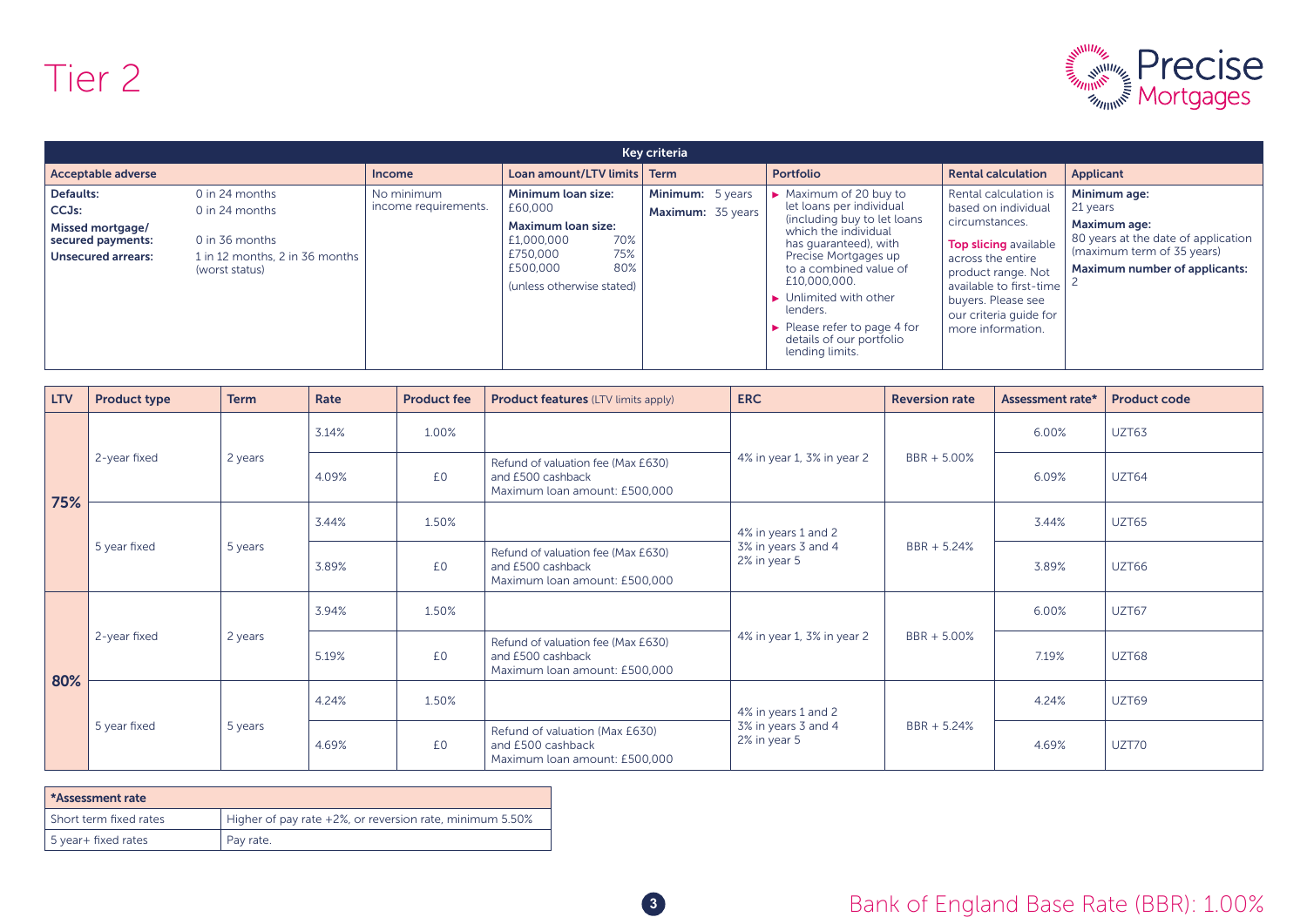## General information



For details of all our qualifying criteria please see our online criteria guide.

#### Affordability ICR Valuation Interest Coverage Ratio (ICR) will be calculated between 125%-160% dependant on the applicant's tax band and up to individual circumstances. Limited Company applications will be calculated at 125%. Top slicing The rental income for the property must be a minimum of 110% of the payment when calculated at the pay rate of the chosen product. Surplus income from an applicant's existing property portfolio (in the first instance) or surplus earned income can then be used to demonstrate affordability against the ICR required for the loan based on our current lending criteria at the assessment rate for the chosen product. Applicants in receipt of furlough income or income from the Self Employed Income Support Scheme (SEISS) are not eligible for top slicing. Not available to first-time buyers. 5 year+ fixed rate requirements We've changed the way we underwrite applications for 5-year fixed rate mortgages to remove the additional documentation needed, making the process easier for you. For further details about these changes, please read our blog. Repayment methods Capital and interest Other fees Interest only. Portfolio lending limits  $\blacktriangleright$  Maximum of 20 buy to let loans per individual (including buy to let loans which the individual has К guaranteed), with Precise Mortgages up to a combined value of £10,000,000. ▶ Unlimited with other lenders. The following LTV limits apply to multiple applications: Loan amount  $|Up|$  to 5 apps  $|6-10|$  apps  $|11-20|$  apps Up to £500,000 80% 80% 75% 70% 70% Up to £750,000 75% 70% 75% 70% Up to £1,000,000 70% 70% 70% 70% 70% 70% Up to £3,000,000 60% 60% 60% 60% 60% 60% 60% Consumer buy to let All products are available for consumer buy to let. Experienced landlords Some of our products are available to experienced landlords only. Applicants must have held a current buy to let for at least 12 months prior to application. Legal representation Full details of our conveyancing options can be found at precisemortgages.co.uk/ConveyancerPanel.

| Valuation and assessment fee scale |                                        |                                                                                                                          |             |                                                     |        |  |  |
|------------------------------------|----------------------------------------|--------------------------------------------------------------------------------------------------------------------------|-------------|-----------------------------------------------------|--------|--|--|
| <b>Valuation</b><br>up to          | <b>Valuation and</b><br>assessment fee | <b>Homebuyers</b><br><b>Valuation</b><br><b>Valuation and</b><br>report and<br>assessment fee<br>up to<br>assessment fee |             | <b>Homebuyers</b><br>report and<br>assessment fee   |        |  |  |
| £100,000                           | £370                                   | £570                                                                                                                     | £700,000    | £750                                                | £1,155 |  |  |
| £150,000                           | £410                                   | £600                                                                                                                     | £800,000    | £810                                                | £1,205 |  |  |
| £200,000                           | £445                                   | £650                                                                                                                     | £900,000    | £920                                                | £1,255 |  |  |
| £250,000                           | £465                                   | £705                                                                                                                     | £1,000,000  | £975                                                | £1,405 |  |  |
| £300,000                           | £485                                   | £770                                                                                                                     | £1,250,000  | £1,090                                              | £1,655 |  |  |
| £350,000                           | £525                                   | £815                                                                                                                     | £1,500,000  | £1,200                                              | £1,955 |  |  |
| £400,000                           | £560                                   | £900                                                                                                                     | £1,750,000  | £1,315                                              | £2,055 |  |  |
| £450,000                           | £590                                   | £955                                                                                                                     | £2,000,000  | £1,540                                              | £2,205 |  |  |
| £500,000                           | £630                                   | £1,045                                                                                                                   |             |                                                     |        |  |  |
| £600,000                           | £695                                   | £1,105                                                                                                                   | £2,000,000+ | Refer to:<br>http://www.precisemortgages.co.uk/Fees |        |  |  |

Standard valuation and assessment fee payable on application. The valuation fee is refundable if the valuation is not carried out; the assessment fee of £180 is non-refundable.

| Telegraphic transfer fee      | £25 | I Post offer product switch fee |  |
|-------------------------------|-----|---------------------------------|--|
| Redemption administration fee | £40 |                                 |  |

Please refer to 'Tariff of mortgage charges' document for full details. A downloadable version is available on the Precise Mortgages website under 'Document downloads'

All fees include VAT (where applicable)

#### Bank of England Base (BBR) Rate Trackers and the Reversion Rate

BBR Trackers and reversion rates are variable rates that are linked to the Bank of England base rate. For new applications, any change to BBR will apply on our systems and documentation the next day. For existing accounts, any change to BBR will apply on the day of the change.

All of our BBR tracker products have a floor. This means that if BBR were to fall to 0.00% or less the rate payable will be 0.00% plus the agreed set percentage above BBR. This means that the rate payable will never go below 0.00% plus the additional percentage rate of the tracker mortgage.

#### **4** Bank of England Base Rate (BBR): 1.00%